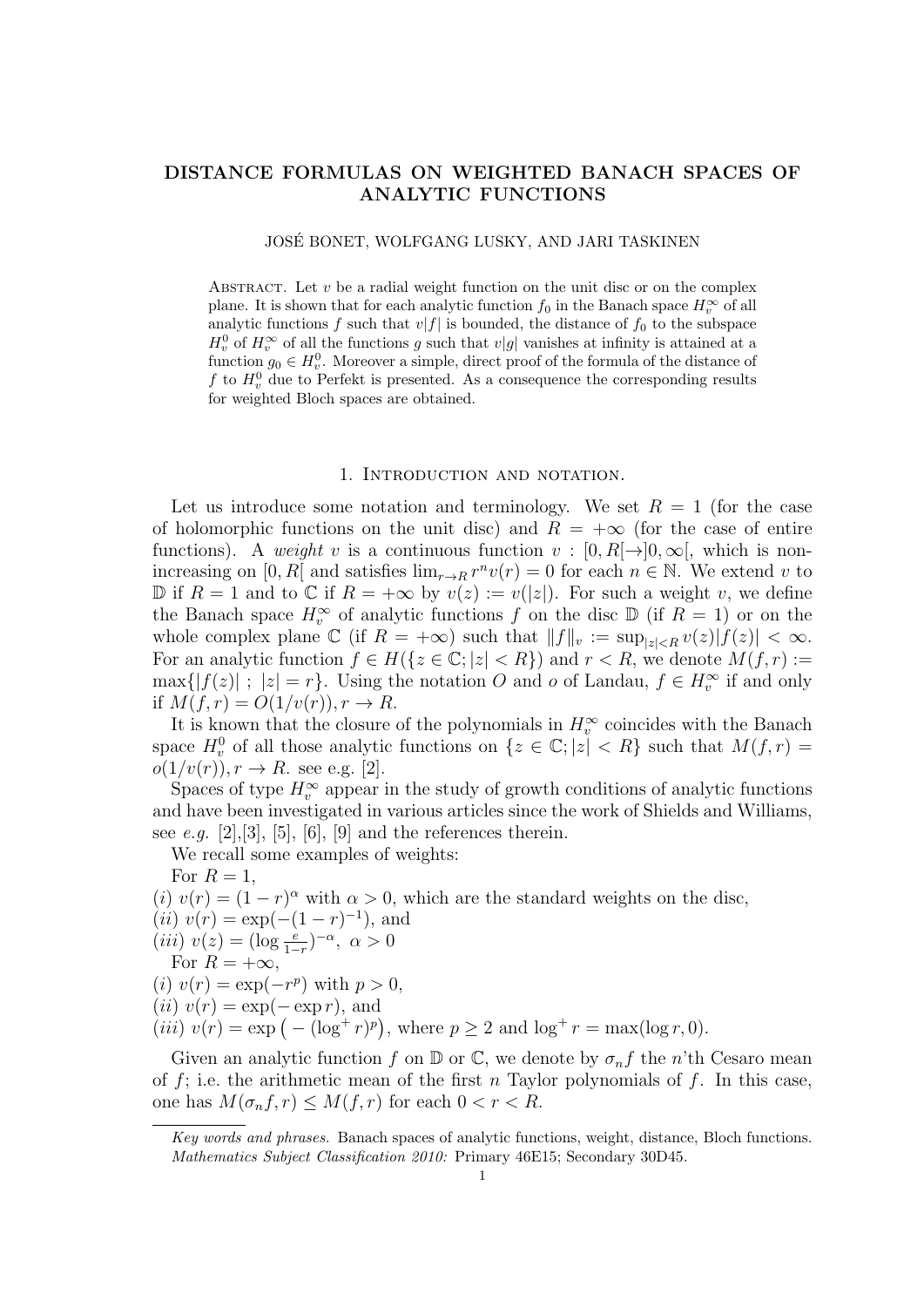In this note we investigate the distance  $d(f, H_v^0) = \inf_{g \in H_v^0} ||f - g||_v$  of a function  $f \in H_v^{\infty}$  to the closed subspace  $H_v^0$ . Perfekt in Example 4.4 of [7] proved that  $d(f, H_v^0) = \limsup_{r \to R} M(f, r)v(r)$  for each  $f \in H_v^\infty$ . This result follows from an abstract result [7, Theorem 2.3] with an argument using duality and measures. It implies Theorem 3.9 and Corollary 6.4 in Tjani [10] about the distance of a Bloch function to the little Bloch space. The result of Tjani only gives an estimate, not equality. There are some other recent papers dealing with distance formulas. See [11] and the references therein.

Our main result is Theorem 2.2. It shows that  $H_v^0$  is a proximinal subspace of  $H_v^{\infty}$ ; that is, it proves that for each  $f \in H_v^{\infty}$  the distance  $d(f, H_v^0)$  is attained at a point  $g \in H_v^0$ . Moreover, it gives an elementary, direct, but not trivial, proof of the formula of the distance due to Perfekt [7]. The corresponding result for the case of Bloch type functions is obtained as a consequence in Corollary 2.5.

### 2. RESULTS.

Given  $f \in H_v^{\infty}$  we clearly have

$$
\limsup_{|z| \to R} v(z)|f(z)| = \limsup_{r \to R} M(f,r)v(r) = \limsup_{r \to R} v(s)M(f,s).
$$

**Remark 2.1.** It is easy to see that, for each  $f \in H_v^{\infty}$ ,

$$
\limsup_{r \to R} M(f, r)v(r) = \inf_{g \in H_v^0} \limsup_{r \to R} M(f - g, r)v(r)
$$

Indeed, this follows from the fact that

$$
\limsup_{r \to R} M(g, r)v(r) = 0 \quad \text{for every} \quad g \in H_v^0.
$$

**Theorem 2.2.** For every  $f \in H_v^{\infty}$  there is  $g \in H_v^0$  with

$$
d(f, H_v^0) = ||f - g||_v = \limsup_{r \to R} M(f, r)v(r).
$$

To prove the theorem we begin with the following

**Lemma 2.3.** *Let*  $f \in H_v^{\infty}$  *and assume that there is*  $\tau < 1$  *with* 

$$
\tau||f||_v \le \limsup_{r \to R} M(f, r)v(r).
$$

*Then, for each*  $\varepsilon > 0$  *and*  $m \in \mathbb{N}$  *there is*  $n \in \mathbb{N}, n > m$ *, such that with*  $\rho =$  $(1 - \tau)/(1 + \tau)$  *we have* 

$$
\left(\frac{1+\tau}{2(1+\varepsilon)}\right)||f-\rho\sigma_nf||_v \leq \limsup_{r\to R} M(f,r)v(r) = \limsup_{r\to R} M(f-\rho\sigma_nf,r)v(r).
$$

*Proof.* The last equality follows from the facts that  $\sigma_n f \in H_v^0$  and that for each element  $g \in H_v^0$  we have  $\limsup_{r \to R} M(g, r)v(r) = 0.$ 

Fix  $\varepsilon > 0$  and  $m \in \mathbb{N}$ . By the definition of lim sup there is  $r_0 < R$  such that

(1) 
$$
\sup_{r_0 \le r < R} M(f, r)v(r) \le (1+\varepsilon) \inf_{0 < s < R} \sup_{s \le r < R} M(f, r)v(r)
$$

$$
= (1+\varepsilon) \limsup_{r \to R} M(f, r)v(r).
$$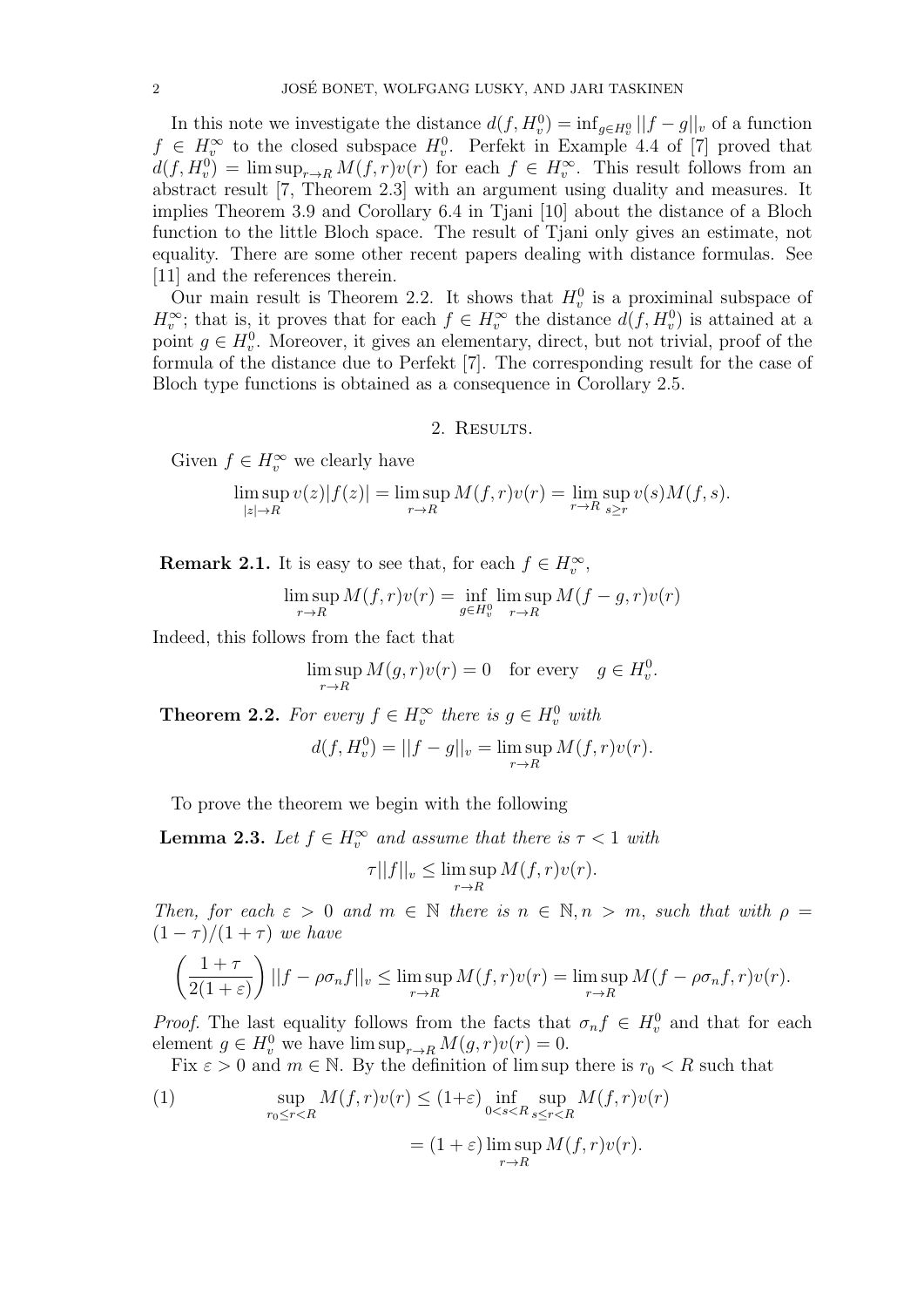Since *f* is continuous on  $r_0\overline{\mathbb{D}}$ , the *n*'th Cesaro means of *f* satisfy  $\sigma_n f \to f$  as  $n \to \infty$  uniformly on  $r_0\overline{\mathbb{D}}$ . Put

$$
\rho:=\frac{1-\tau}{1+\tau}
$$

and fix  $0 < \delta$  such that

(2) 
$$
\left(\delta + \frac{2\tau}{1+\tau}\right) \le (1+\varepsilon)\frac{2\tau}{1+\tau}.
$$

For  $0 \leq r \leq r_0$  we obtain  $M(f - \sigma_n f, r)v(r) < \delta ||f||_v$  if  $n > m$  is large enough. Hence

(3) 
$$
M(f - \rho \sigma_n f, r)v(r) \le (1 - \rho)M(f, r)v(r) + \rho M(f - \sigma_n f, r)v(r)
$$

$$
\le ((1 - \rho) + \delta) ||f||_v.
$$

If  $r_0 \leq s < R$  then we have, in view of (1),

(4) 
$$
M(f - \rho \sigma_n f, s)v(s) \le (1+\rho)M(f, s)v(s) \le (1+\varepsilon)(1+\rho)\limsup_{r \to R} M(f, r)v(r)
$$

From the definition of  $\rho$  we get

$$
(1+\varepsilon)(1+\rho) = \frac{2(1+\varepsilon)}{1+\tau}
$$

and

$$
1 - \rho = \frac{2\tau}{1 + \tau}
$$

*.*

Hence  $(1)$ ,  $(2)$ ,  $(3)$ ,  $(4)$  and the assumption of the lemma yield

$$
||f - \rho \sigma_n f||_v = \sup_{0 \le r < R} M(f - \rho \sigma_n f, r) v(r)
$$
  
\n
$$
\le \max \left( (\delta + (1 - \rho)) ||f||_v, (1 + \varepsilon)(1 + \rho) \limsup_{r \to R} M(f, r) v(r) \right)
$$
  
\n
$$
\le \max \left( \left( \delta + \frac{2\tau}{1 + \tau} \right) ||f||_v, \left( \frac{2(1 + \varepsilon)}{1 + \tau} \right) \limsup_{r \to R} M(f, r) v(r) \right)
$$
  
\n
$$
\le \left( \frac{2(1 + \varepsilon)}{1 + \tau} \right) \limsup_{r \to R} M(f, r) v(r).
$$
  
\nThe proof is complete.

*Proof.* **(of Theorem 2.2)** Let  $f \in H_v^{\infty}$ . If  $\limsup_{r\to R} M(f,r)v(r) = 0$  then  $f \in H_v^0$ and  $d(f, H_v^0) = 0$ .

Now assume that  $\limsup_{r\to R} M(f,r)v(r) > 0$  and find  $\tau_0 < 1$  with

$$
||f||_v \le \frac{1}{\tau_0} \limsup_{r \to R} M(f, r)v(r).
$$

Put  $\rho_1 = (1 - \tau_0)/(1 + \tau_0)$  and  $f_0 = f$ .

We proceed by induction and suppose that we have already selected  $\tau_0 < \tau_{m-1}$  $\tau_m < 1, \rho_m > 0$  and  $f_m := f - \sum_{k=1}^m \rho_k \sigma_{n_k} f_{k-1}$  for some  $n_m > n_{m-1}$  with  $||f_m||_v <$  $(1/\tau_m)$  lim sup<sub> $r\rightarrow R$ </sub>  $M(f_m, r)v(r)$ .

A simple calculation shows

$$
\frac{1-\tau_m}{3+\tau_m} < \left(\frac{2}{3}\right) \frac{1-\tau_m}{1+\tau_m}.
$$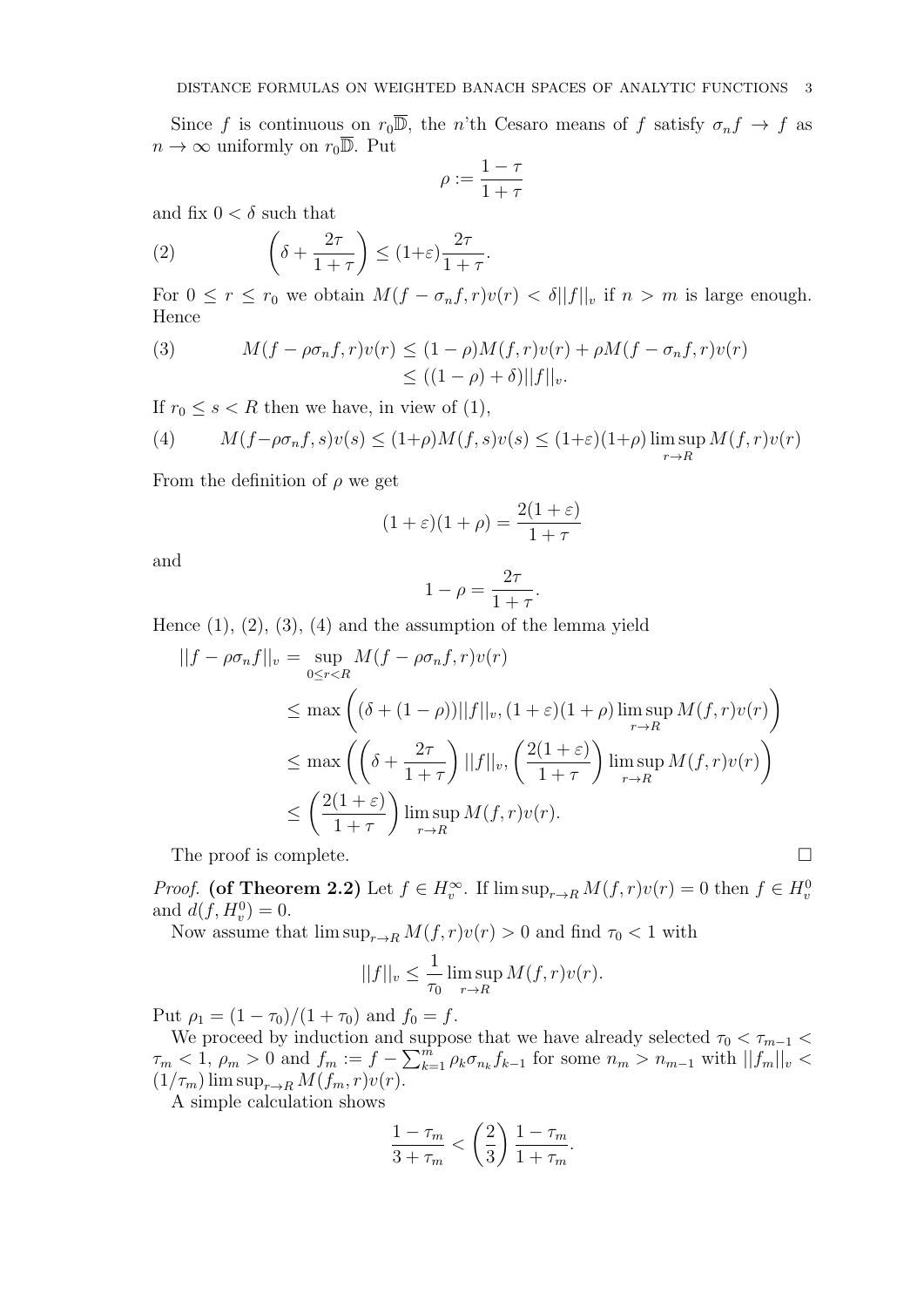Find  $\varepsilon_m > 0$  such that

(5) 
$$
\varepsilon_m < \frac{1}{m}
$$
,  $\frac{1 + \tau_m}{2(1 + \varepsilon_m)} > \tau_m$ 

and

(6) 
$$
\frac{1 - \frac{1 + \tau_m}{2(1 + \varepsilon_m)}}{1 + \frac{1 + \tau_m}{2(1 + \varepsilon_m)}} = \frac{1 + 2\varepsilon_m - \tau_m}{3 + 2\varepsilon_m + \tau_m} < \left(\frac{2}{3}\right) \frac{1 - \tau_m}{1 + \tau_m}.
$$

Put

(7) 
$$
\tau_{m+1} := \frac{1 + \tau_m}{2(1 + \varepsilon_m)} \quad \text{and} \quad \rho_{m+1} := \frac{1 - \tau_m}{1 + \tau_m} = \frac{1 + 2\varepsilon_m - \tau_{m-1}}{3 + 2\varepsilon_m + \tau_{m-1}}.
$$

Observe that  $\tau_m < \tau_{m+1} < 1$ . Then Lemma 2.3 yields  $n_{m+1} > n_m$  such that, with

(8) 
$$
f_{m+1} := f_m - \rho_{m+1} \sigma_{n_{m+1}} f_m = f - \sum_{k=1}^{m+1} \rho_k \sigma_{n_k} f_{k-1},
$$

we have

(9) 
$$
||f_{m+1}||_v \le \frac{1}{\tau_{m+1}} \limsup_{r \to R} M(f_{m+1}, r)v(r) = \frac{1}{\tau_{m+1}} \limsup_{r \to R} M(f, r)v(r).
$$

(5) and (7) yield  $\lim_{m\to\infty} \tau_m = 1$  since  $(\tau_m)$  is an increasing bounded sequence. On account of (6) we obtain

$$
\rho_{m+1} \le \left(\frac{2}{3}\right)\rho_m \quad \text{ for all } m,
$$

hence,

$$
\rho_m \le \left(\frac{2}{3}\right)^m \rho_0.
$$

This implies that  $\sum_{k=1}^{\infty} \rho_k \sigma_{n_k} f_{k-1}$  converges to an element  $g \in H_v^0$ , since  $||\sigma_{n_k} f_{k-1}||_v \le$  $||f_{k-1}||_v$  ≤  $\tau_{k-1}^{-1}$  $\frac{(-1)^{n-1}}{k-1}$ || $f||_v \leq \tau_0^{-1}$ || $f||_v$  for all *k*, as it follows from (9). Therefore, we can apply (8) and (9) to get

$$
||f - g||_{v} \le ||f_{m+1}||_{v} + || \sum_{k=m+2}^{\infty} \rho_k \sigma_{n_k} f_{k-1}||_{v} \le
$$
  

$$
\le \frac{1}{\tau_{m+1}} \limsup_{r \to R} M(f, r) v(r) + \rho_0 \tau_0^{-1} \sum_{k=m+2}^{\infty} \left(\frac{2}{3}\right)^{k}.
$$

Thus

$$
||f - g||_v \le \limsup_{r \to R} M(f, r)v(r) = \inf_{h \in H_v^0} \limsup_{r \to R} M(f - h, r)v(r) \le d(f, H_v^0).
$$

We conclude  $d(f, H_v^0) = ||f - g||_v = \limsup_{r \to R} M(f, r)v(r)$ . □

One of the referees pointed out that our construction reminded her/him of a construction in [1], where the authors prove a proximinality result for bounded operators.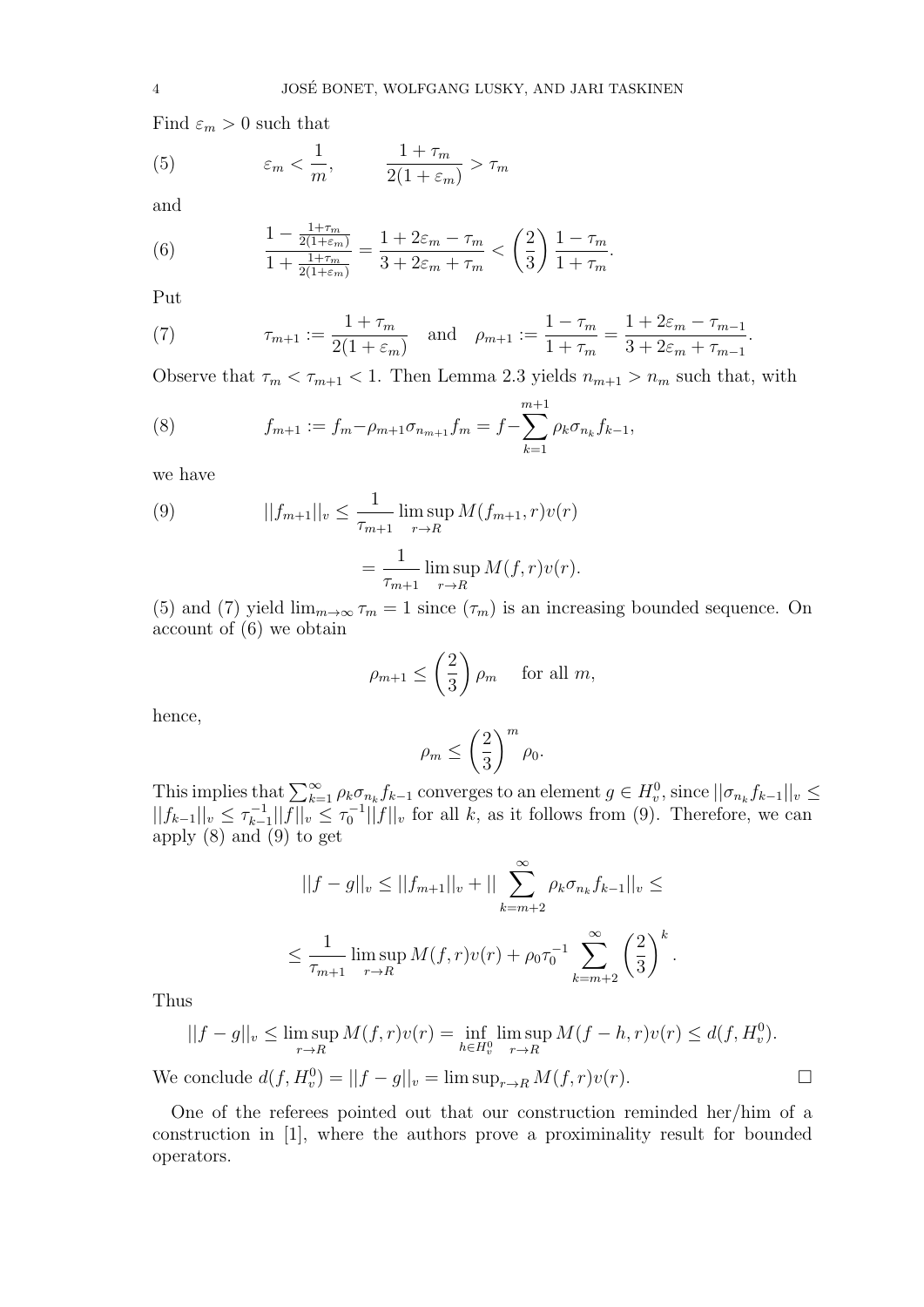**Remark 2.4.** The following simple examples show that the distance  $d(f, H_v^0)$  can be attained at many points of  $H_v^0$  for a given function  $f \in H_v^{\infty}$ .

(1) Consider the weight  $v(r) = e^{-r}, r \in [0, \infty)$ , on the complex plane and the analytic function  $f(z) = e^z, z \in \mathbb{C}$ . Clearly  $f \in H_v^{\infty}$  and  $||f||_v = 1$ . Set  $P_n(z) =$  $\sum_{k=0}^{n}$ *z k*  $\frac{z^k}{k!}$  for each  $n \in \mathbb{N}$ . We have, for each  $n, P_n \in H_v^0$  and

$$
||f - P_n||_v = \sup_{r>0} e^{-r} \sum_{k=n+1}^{\infty} \frac{r^k}{k!} = 1 = d(f, H_v^0).
$$

(2) Now define the weight  $v(r) = 1 - r, r \in [0, 1]$ , on the unit disc. The function  $f(z) = \frac{1}{1-z} = \sum_{k=0}^{\infty} z^k$  belongs to  $H_v^{\infty}$  and  $||f||_v = 1$ . Set  $P_n(z) = \sum_{k=0}^n z^k$  for each  $n \in \mathbb{N}$ . We have, for each  $n, P_n \in H_v^0$  and

$$
M(f - P_n, r) = \sum_{k=n+1}^{\infty} r^k = \frac{r^{n+1}}{1 - r}.
$$

Therefore

$$
||f - P_n||_v = \sup_{r \in [0,1[} (1-r)M(f - P_n, r) = 1 = d(f, H_v^0).
$$

(3) The proximinality in Theorem 2.2, i.e. the existence of the minimizer *g*, also appears in Perfekt [8] as an abstract consequence of the fact that  $H_v^0$  is an *M*-ideal of  $H_v^{\infty}$ . Moreover, by further abstract *M*-ideal theory, the minimizer for a given  $f \in H_v^{\infty} \setminus H_v^0$  is never unique; see [4]. This was pointed out to us by one of the referees, who also emphasized that we give a very explicit construction, which these references do not.

Let *v* be a weight on the unit disc  $\mathbb{D}$ ; i.e.  $R = 1$ . The *weighted Bloch space* is defined by

$$
\mathcal{B}_v = \{ f \in H(\mathbb{D}) : f(0) = 0, \ \|f\|_{\mathcal{B}_v} = \sup_{z \in \mathbb{D}} v(z) |f'(z)| < \infty \},\
$$

and the *little Bloch space*

$$
\mathcal{B}_{v,0} = \{ f \in \mathcal{B} : \lim_{|z| \to 1} v(z) |f'(z)| = 0 \}.
$$

They are Banach spaces endowed with the norm  $|| \cdot ||_{\mathcal{B}_v}$ .

The classical Bloch space  $\beta$  and little Bloch space  $\beta_0$  correspond to the weight  $v(z) := 1 - |z|^2$ . Among the many references on these spaces, we mention Zhu [12], for example.

Define the bounded operators  $S : \mathcal{B}_v \to H_v^{\infty}$ ,  $S(h) = h'$  and  $S^{-1} : H_v^{\infty} \to$  $\mathcal{B}_v$ ,  $(S^{-1}h)(z) = \int_0^z h(\xi) d\xi$ . Then  $SS^{-1} = id_{H_v^{\infty}}$ ,  $S^{-1}S = id_{\mathcal{B}_v}$  and  $S, S^{-1}$  are isometric onto maps. These operators induce isometries between  $H_v^0$  and  $\mathcal{B}_{v,0}$ .

The following result is a direct consequence of Theorem 2.2. It should be compared with Example 4.1 in [7]. It improves [10, Corollary 6.4].

**Corollary 2.5.** For each  $f \in \mathcal{B}_v$  there is  $g \in \mathcal{B}_{v,0}$  such that

$$
d(f, \mathcal{B}_{v,0}) = ||f - g||_{\mathcal{B}_v} = \limsup_{r \to 1} M(f', r)v(r).
$$

Finally we mention the weighted spaces of harmonic functions for a given weight v on  $\{z \in \mathbb{C}; |z| < R\}$ . Let  $h_v^{\infty}$  consist of all harmonic functions on  $\{z \in \mathbb{C}; |z| < R\}$ with  $||f||_v = \sup_{|z| < R} |f(z)| v(z) < \infty$  and let  $h_v^0$  be the closure of all trigonometric